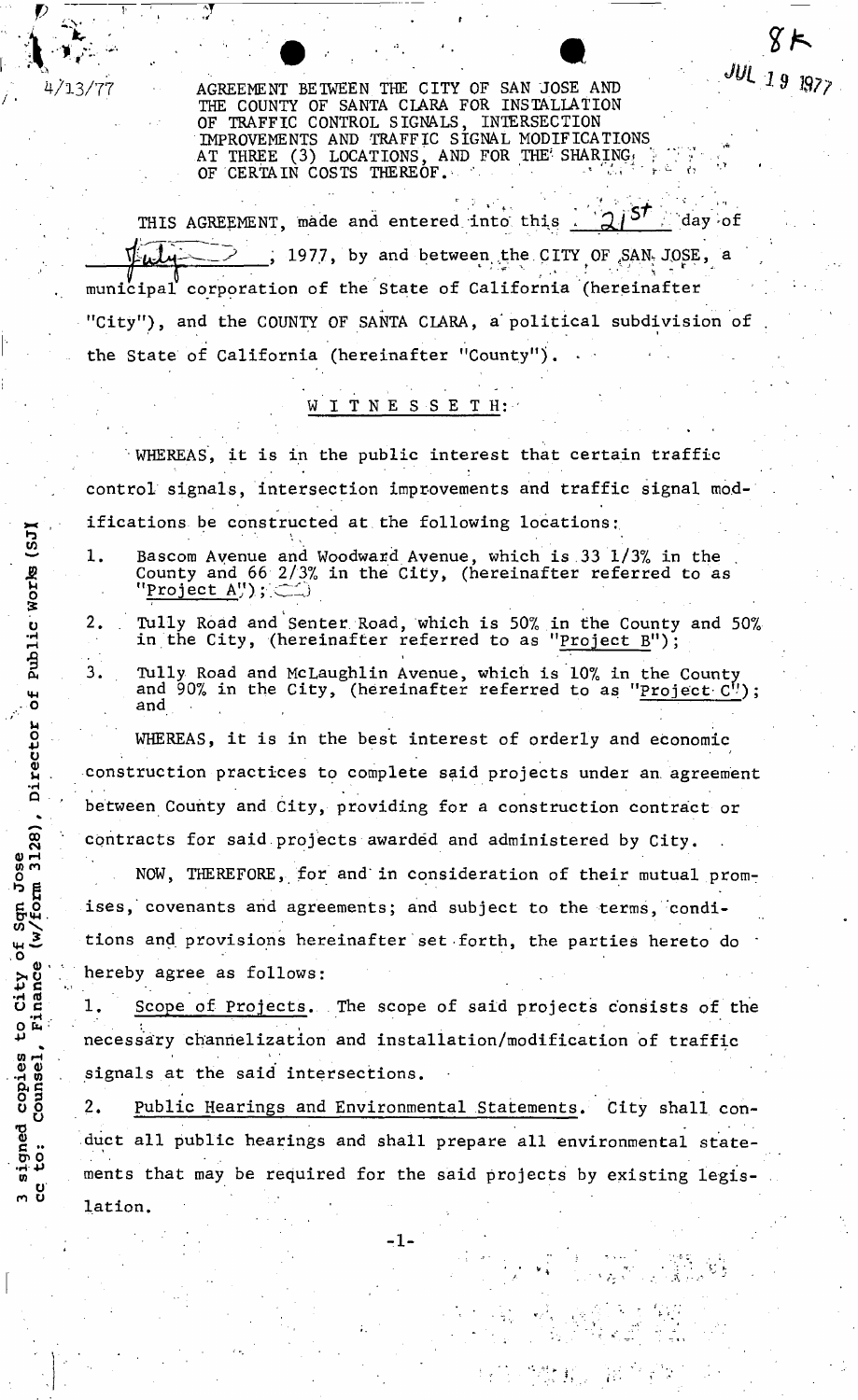3. Plans, Specifications and Estimates, City shall prepare or cause to be prepared, separate plans, specifications and estimates for each of said projects and shall submit said plans, specifications and estimates for each of said projects and shall submit said plans, specifications and estimates to the County for County's approval.

4. Sharing of Costs. County agrees to pay for a portion of the total construction costs of each of said projects as follows:

Project A - 33-1/3%; Project B - 50%; Project C - 10%

It is contemplated that Federal Aid Urban (FAU) funds will become available for the construction of the projects, and it is understood and agreed that County FAU funds received by City, as the administering agency for construction of said projects, will be retained by City and credited to County's share of costs here under. 5., Prepayment. Upon approval of plans and specifications by County of a particular project, County shall pay to City 50% of its estimated share of the construction cost. The County estimated share, prepayment and estimated County matching share are as follows:

|           | County<br>Estimated Share | Prepayment      | Estimated County<br>Matching Share |  |
|-----------|---------------------------|-----------------|------------------------------------|--|
| Project A | \$20,000                  | \$10,000        | \$3,414                            |  |
| Project B | \$30,000                  | \$15,000        | \$5,121                            |  |
| Project C | \$10,000                  | \$5,000<br>$-2$ | \$1,707                            |  |

It is understood that the prepayment received from the County by City as the administering agency for construction of said projects , less the County's actual matching share determined upon final accounting will be refunded to County by City. 6. Award of Contract. After County has approved the separate plans and specifications for a particular project, City shall, subject to the provisions of paragraphs 7, 15, 17 and 18 hereof, advertise for bids for construction of said project, award a separate contract therefor, and supervise the construction thereof to completion. It is understood that each of the projects mentioned herein may be included within construction contracts embracing additional work to which County may not be contributing.

7. ' Maximum County Participation. County's share of construction costs shall not exceed the amounts shown for said projects as follows:

| Project A –   |  | \$27,000.00 |
|---------------|--|-------------|
| Project $B -$ |  | \$40,000.00 |
| Project C -   |  | \$13,000.00 |

In the instance the County's share of construction costs should exceed the *t*  said amounts the City shall notify the County and request County Board of Supervisors authorization for additional County participation for each particular project.

**- 2 -**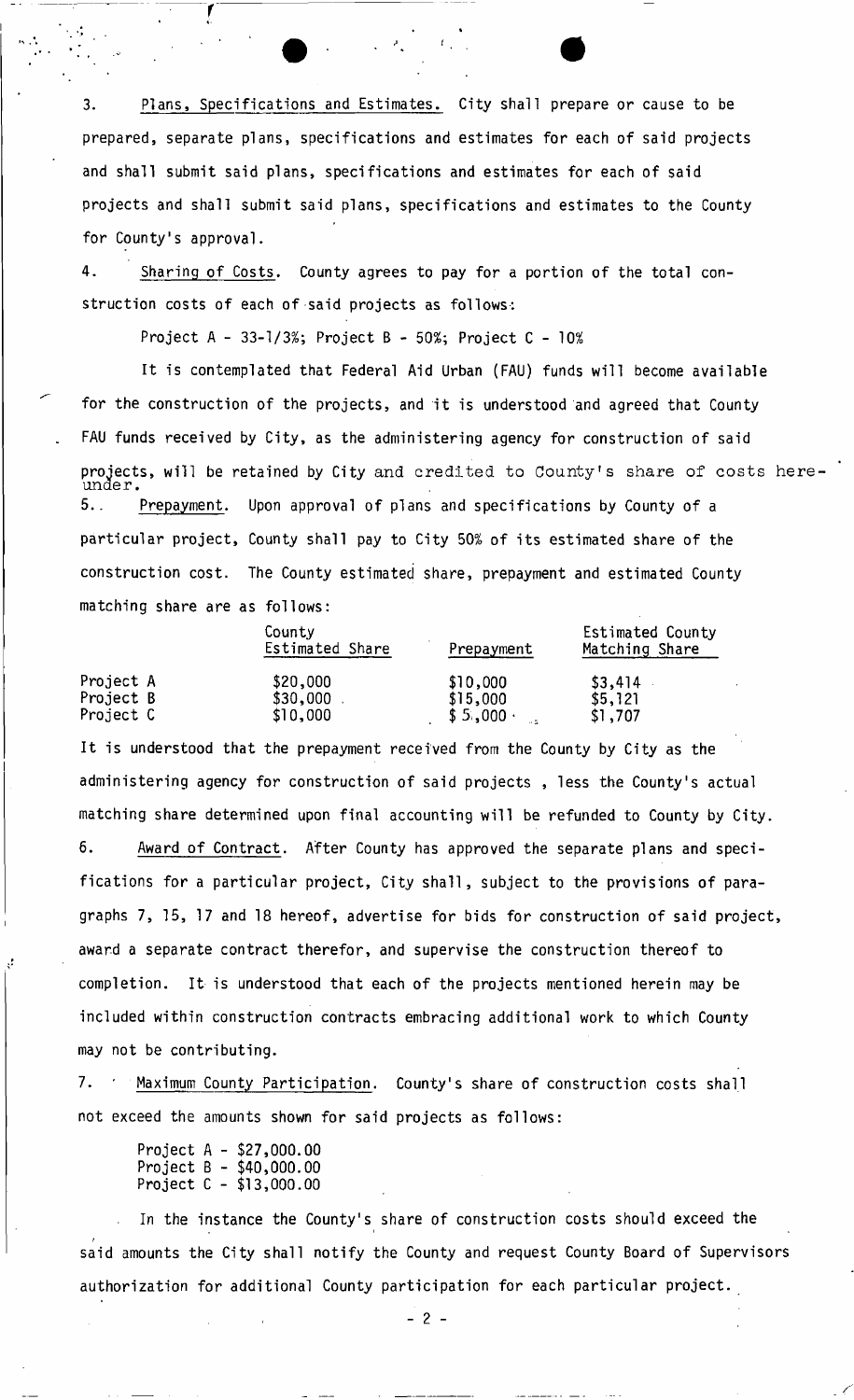Liability Insurance. City agrees to require any contractor engaged to perform any of said projects to take out and maintain in full force and effect during the construction of any project for which he is so engaged and until the acceptance of said project by .City, a policy of public liability and property damage insurance insuring City, its officers and employees, and County, its officers and employees, from and against any-loss, cost or expense arising out of or in any way connected with the construction of said project. The terms, provisions and conditions of such policy shall be those which City normally requires in connection with the type of construction contemplated for said project; provided, however, that City agrees to require such contractor to name County, its officers and employees, as co-insured on such policy.

Construction Costs. As used in this agreement, the term "con-9. 9. Construction Costs. As used in this agreement, the term "construction costs of a project" shall 'mean the sum total of all construction costs and, expenditures made by City and County in connec-<br>tion with a particular project, excluding land acquisition costs and tion with a particular project, excluding land acquisition costs and including, but not limited to, engineering costs and expenses, costs and expenses, costs and expenses, costs a and expenses of preparation of plans and specifications, costs and expenses for inspection, publication, advertising and printing, that<br>portion of the costs of the construction contract awarded by City portion of the costs of the costs of the costs of the costs of the construction contract awarded by  $C$ which is allocated to the construction of said project, costs of said project, costs of said project, costs of extra work for a project authorized by City and County, and costs of all materials allocable to a project not included in the contract<br>price of said construction project. "Construction costs of a projprice of said construction project. "Construction costs of a projection is shall also include the actual cost of the actual cost of the traffic signal correlation  $\mathcal{L}^{\mathcal{L}}$ troller furnished by City for said project.

10. Final Accounting. Upon completion of a particular project, City shall pay the final construction costs of said project and shall prepare and furnish to County a final accounting of the total<br>costs of said project. Said accounting shall show the final concosts of said project. Said accounting shall show the final construction costs of•said project in its entirety. The costs of the costs of the costs of

11. Adjustment of Costs. In the event that said final accounting shows that the said estimated sum paid by County to City pursuant  $\frac{1}{2}$  ,  $\frac{1}{2}$  ,  $\frac{1}{2}$  is more than  $\frac{1}{2}$  share for a particular share for a particular share  $\frac{1}{2}$ 

**- 3 -**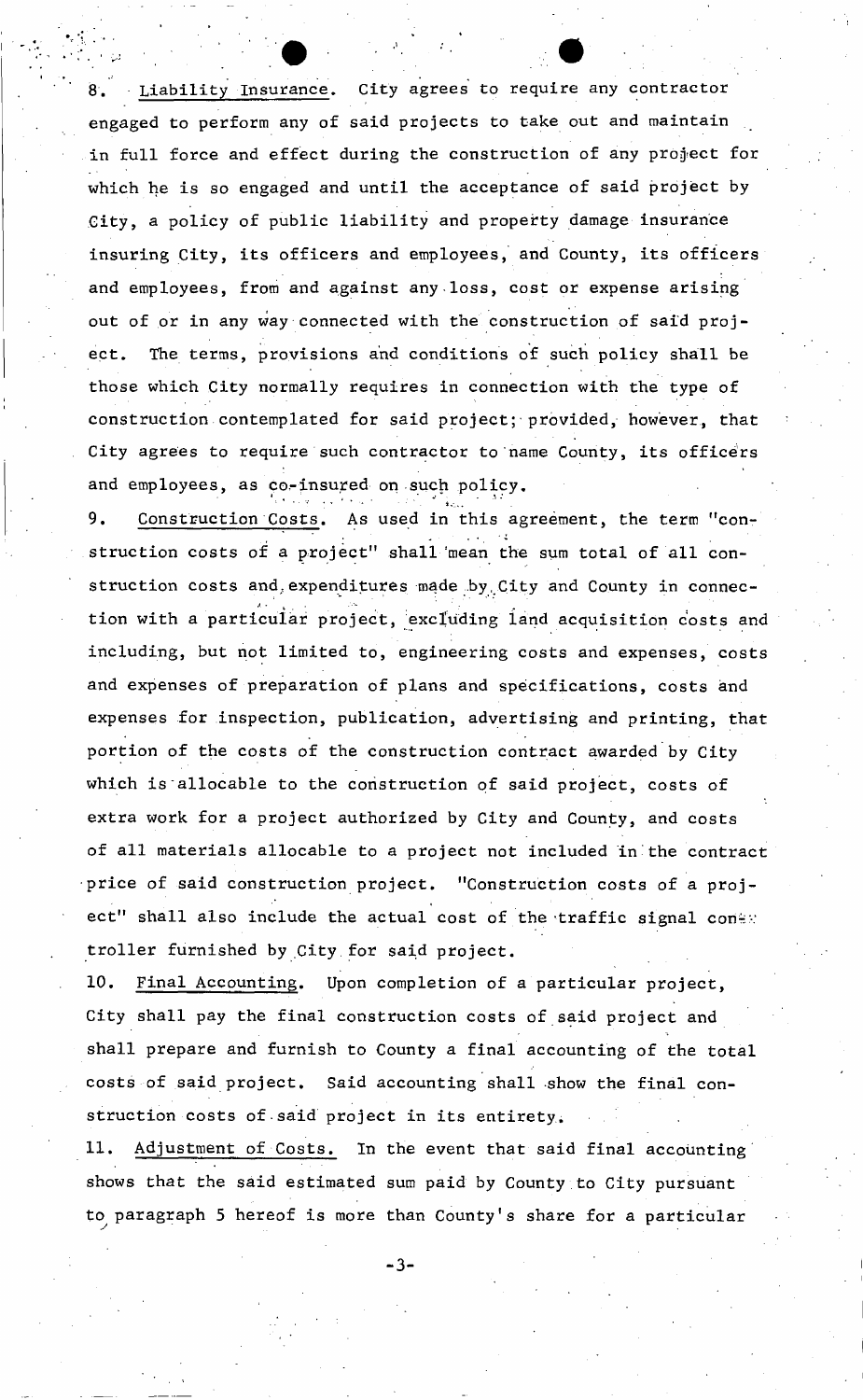project as outlined in paragraph 4 hereof, City shall forthwith refund to County the difference.

In the event that said final accounting shows that the said estimated sum paid by County to City pursuant to paragraph '5 hereof is less than County's share for a particular project as outlined in paragraph 4 hereof, County shall forthwith pay to City the dif- $\mathcal{N} \supseteq \{ \ast \infty \mid \ast \infty \mid \mathcal{N} \in \mathcal{N} \}$  . The set of  $\mathcal{N} \supseteq \{ \ast \infty \mid \ast \infty \}$ ference pursuant to paragraph  $7$  hereof.  $\qquad \qquad$ 

12. Acquisition of Property. City agrees to acquire at its own cost and expense all of the real property required for each project located within City of San Jose; and County agrees to acquire at its own cost and expense all of the real property required for each project located within the County.

13. Maintenance. Upon completion of a particular project, said project shall be operated and maintained by the City. The operation and maintenance costs for said project shall be apportioned between City and County according to the percentage within each jurisdiction, pursuant to existing operation and maintenance agreement, orgif none exist, then according to the percentage in this present agreement.  $\blacksquare$ 14. Annexation. In the event any portion of the area within the limits of a particular project is annexed to San Jose before date of advertising of said project by City, County's share of the  $\cos$ "total construction costs" shall be decreased in proportion to the

extent of said project lying within the territory annexed.

15. Administering Agent. In the exercise of this agreement, San Jose shall be the administering agency and, as such, shall possess all powers common to both City and County which may be necessary to effectuate the purpose of this agreement, subject only to the manner of'exercise of such powers provided herein and the restrictions imposed by law upon City in the exercise of such powers.

16. Hold Harmless. It is mutually understood and agreed:

(a) That neither County, nor any officer or employee thereof, shall be responsible for any damage or liability occurring by reason of anything done or omitted to be done by City under or in connection with any work, authority or jurisdiction delegated to City under this

 $-4-$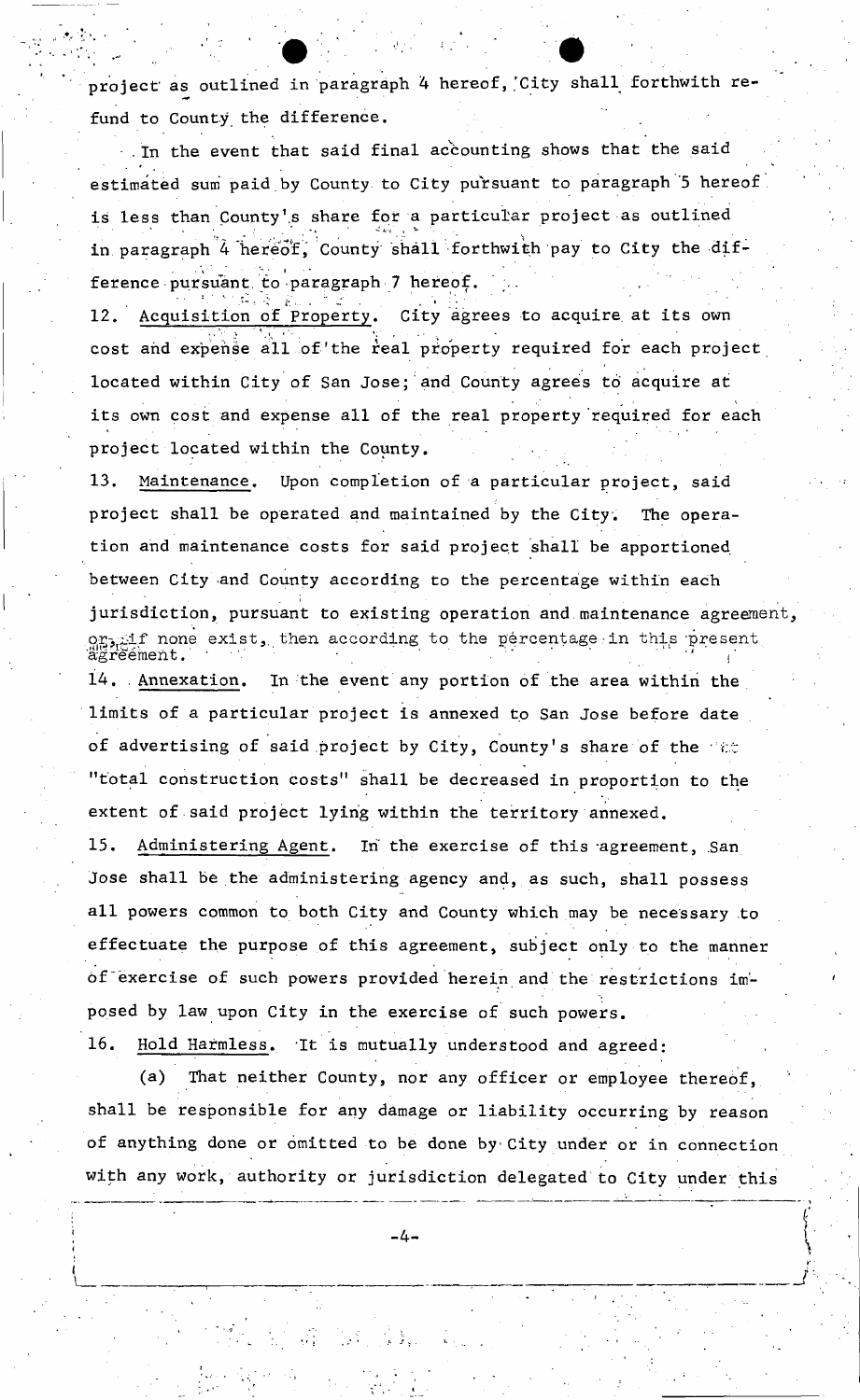agreement. It is also understood'and agreed that, pursuant to Government Code Section 895.4, City shall fully indemnify and hold County harmless from any liability imposed for injury (as defined by Government Code Section 810.8) occurring by reason of anything done or omitted to be done by City under this agreement under or in connection with any work, authority or jurisdiction delegated to City under this agreement.

(b) That neither City, nor any officer or employee thereof, shall be responsible for any damage or liability occurring by reason of anything done or omitted to be done by County under or in connection with any work, authority or jurisdiction delegated to County under this agreement. It is also understood and agreed that, pursuant to Government Code Section 895.4, County shall indemnify and hold City harmless from any liability imposed for injury (as defined by Government Code Section 810.8) occurring by reason of anything done or omitted to be done by County under or in connection with any work, authority or jurisdiction delegated to • County under this agreement.

17. Termination. In the event that a contract for the construction of a particular project is not awarded prior to June 30, 1978, the terms of this contract shall be void with respect to said project, and any sums paid by County to City, pursuant to paragraph 5 herein, with respect to said project shall be forthwith refunded, except that  $\text{Ccty(s)}$  accrued  $\text{C}$  costs for said project, if any, shall be deducted from such sum to be refunded to County according to the respective sharing of costs as provided in paragraph 4.

respective sharing of costs as provided in paragraph 4 . FAU funds for construction costs, said project may be deleted from this agreement at the option of either City or County, and in such instance, City and County shall share the actual accrued costs up to the date of deletion of said project according to the respective the date of deletion of said project according to the respective  $\mathcal{I}_\text{c}$ sharing of costs as provided in paragraph 4 .

**- 5-**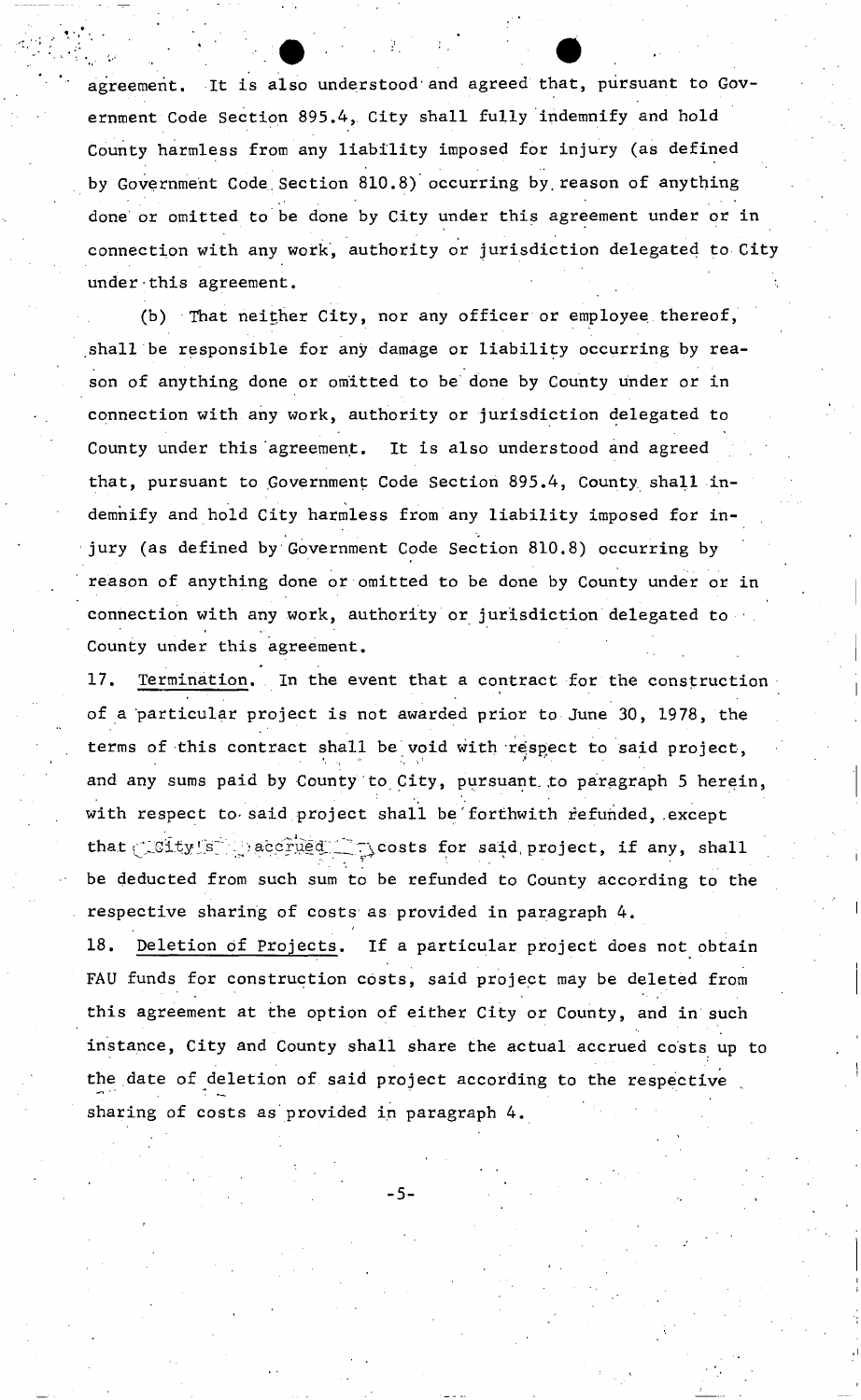WITNESS THE EXECUTION HEREOF the day and' year first hereinabove set forth.

**- i.** 

APPROVED AS TO FORM:

CITY OF.SAN JOSE, a municipal corporation

By The FLORES<br>
Deputy City Attorney Mayor "City"

ATTEST

ARANCIS L. GREINER Bi Samme Perkun Deputy City Clerk ! " ~

APPROVED AS TO FORM:

<u>al 1</u> Ιøί <u>sv</u> County Counsel

ATIES

DONALD M. RAINS, Clerk Board of Supervisors

COUNTY OF SANTA CLARA, a political subdivision of the State of California

ï₫ of Super<sup>®</sup>

"County"

 $-6-$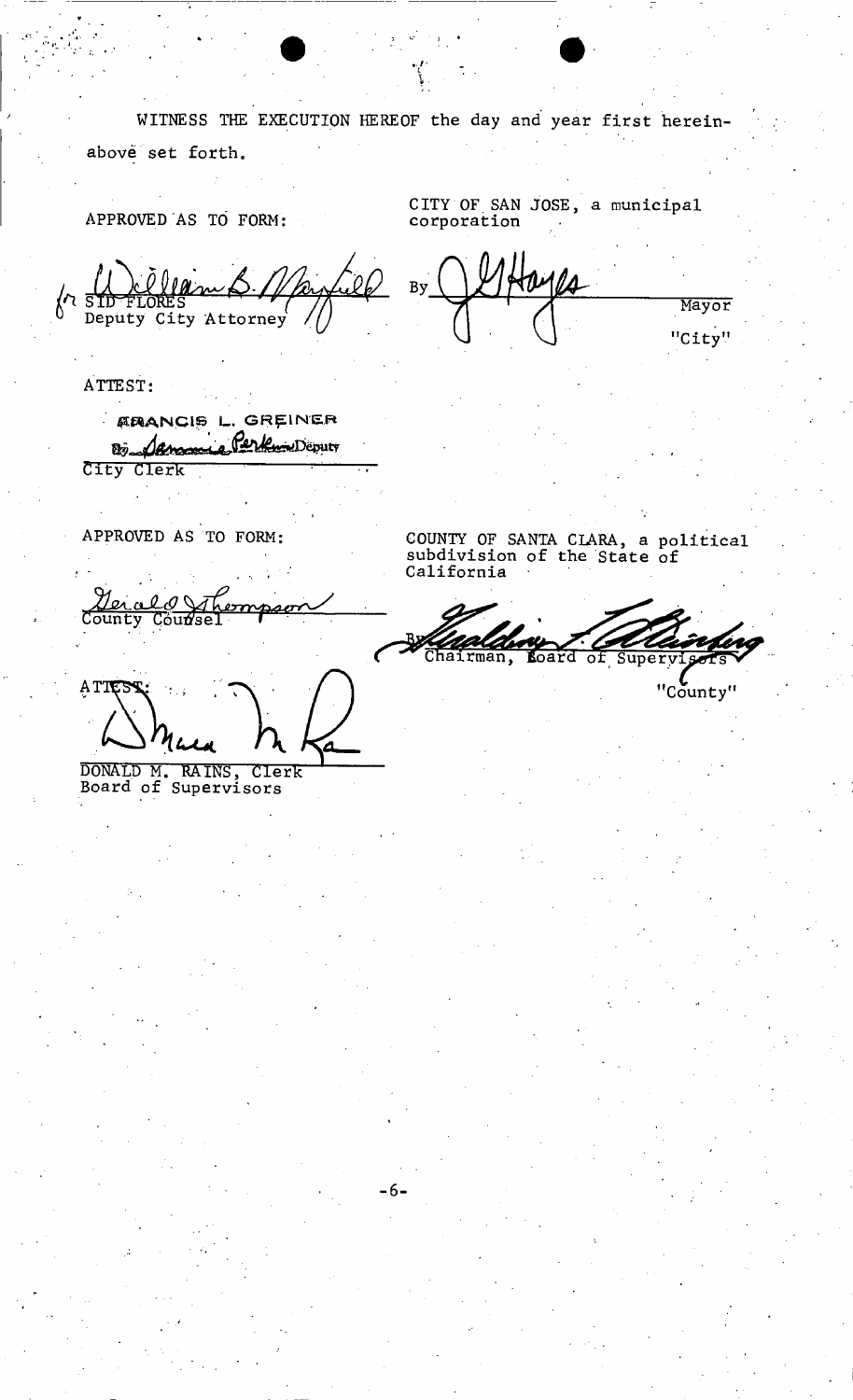**itro #8**

| JOB. No          |
|------------------|
| Change Order No. |

## **BOARD OF SUPERVISORS SANTA CLARA COUNTY**

 $\bullet$   $\bullet$ 

DATE June 7, 1977

# Agreement<br>The following/contract:>was<awarded\*orcchange\*order: was approved by the **The foUowing/contract:Jwas^:awarded^orrchangexordier: was approved by the**

**Board of Supervisors at a meeting held:** 

**Jun e 6** 19 **7 7 \_**  *mmmmmmm mmmm mmm\* +m m •* WW— *• mm* • MmiHl 1 imibibiiti J *%rm* 

**Project to be charged..** Coot Sharing Agreement for installation of Traffic Control slgnaIs, intersection TmpFovemerits and Traffic Signal Modifications at three locations

For the amount of \$ see copy of agreement

Contractor City of San Jose, 801 N. 1st St., San Jose 95110

**Completion Date** see copy of agreement

Budget Item<sub></sub> *use*) **Budget Item** *m s use*)

onald M.

**Clerk of the Board** 

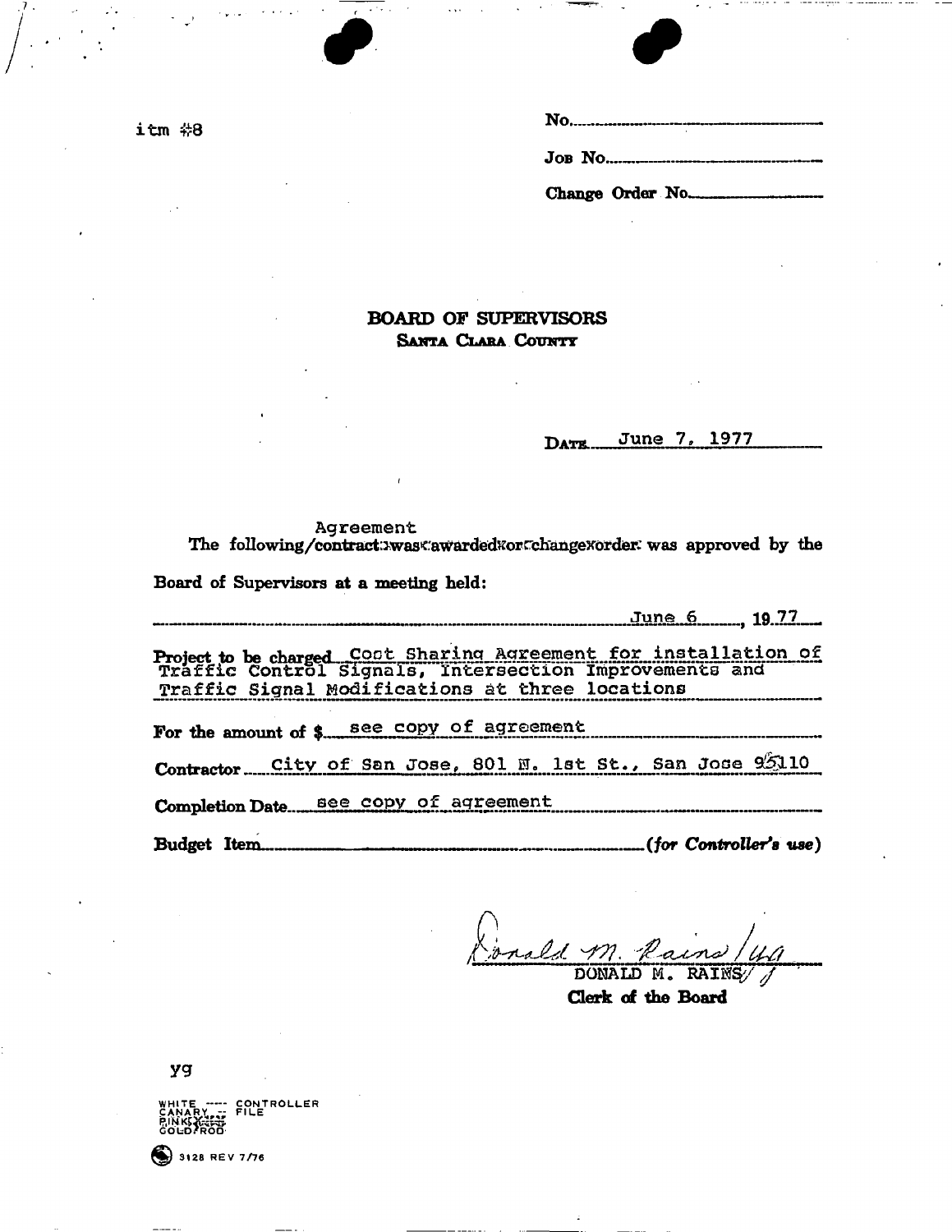**June 7, 1977** 

**Francis L. Greiner, City Clerk City of San Jose 801 North Firwt Street San Jose, California 95110** 

**Subject: Cost Sharing Agreement between the City of San Jose and the County of Santa Clara for installation of Traffic Control Signals, intersection improvements and Traffic Signal Modifications at three locations (Bascom/Woodard, Tully/Senter and Tu 1 ly/klc Laugh 1 i n)** 

**I I I I I** 

Dear Mr. Greiner:

**Enclosed you will find four originally signed copies of the subject agreement between the County of Santa Clara and the City of San Jose. The Board of Supervisors at its regularly scheduled meeting on June 6, 1977 authorized execution of this agreement on behalf of the County.** 

After execution of all copies, we would appreciate your **returning^the copy so marked back to this office.** 

**Very truly yours.** 

**BOARD OF SUPERVISORS Donald M . Rains, Clerk** 

**By s**  Deputy **CIEYK** 

**DMR/yg Enclosures** 

**ccj A . R. Turturici, Director of Public Works, City of San Jose County Counsel Finance**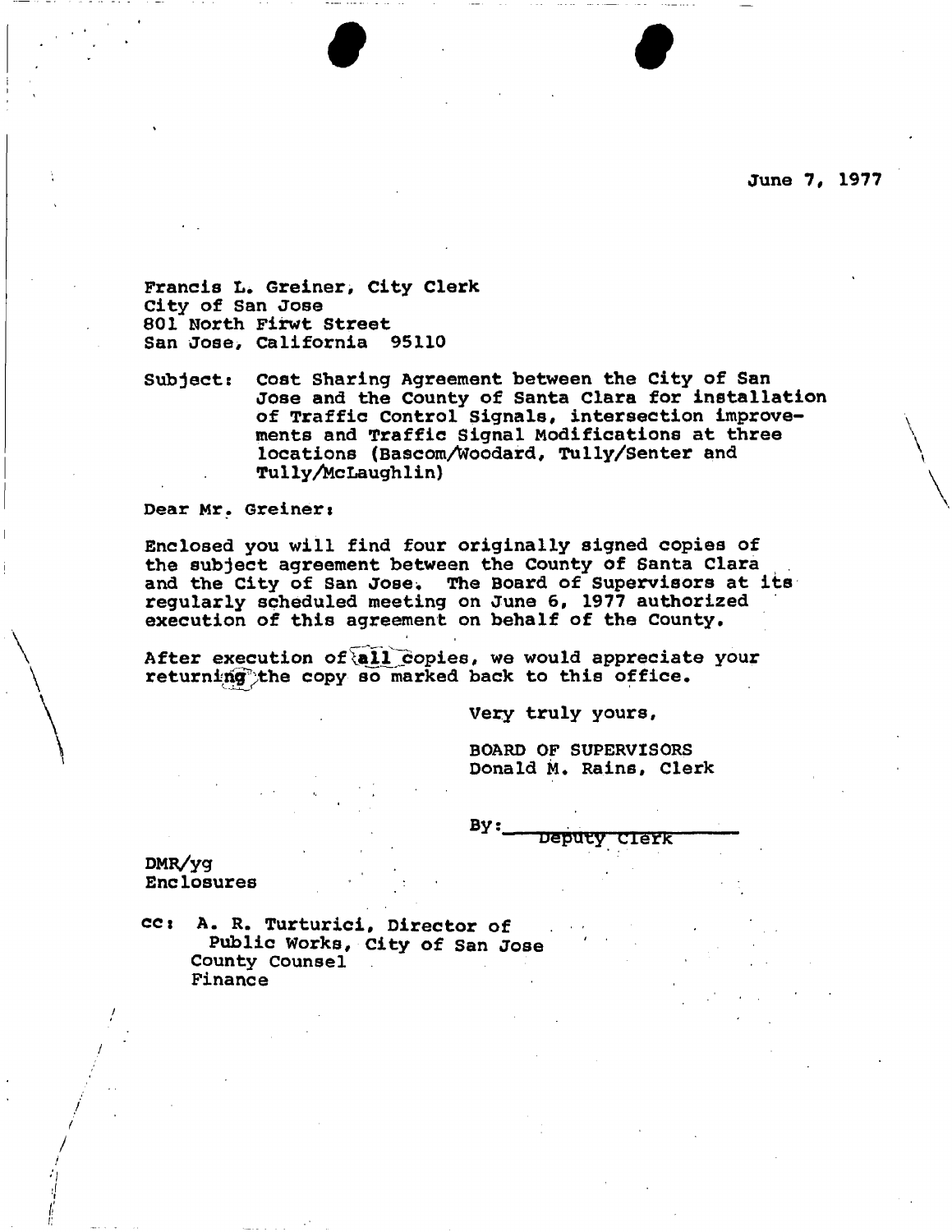|              |                              |                                     |                 |                        |        | Transportation Agency<br>1555 Berger Drive<br>San Jose, California 95112                                                             |
|--------------|------------------------------|-------------------------------------|-----------------|------------------------|--------|--------------------------------------------------------------------------------------------------------------------------------------|
| California   | <b>County of Santa Clara</b> |                                     |                 |                        |        |                                                                                                                                      |
|              |                              |                                     |                 |                        |        |                                                                                                                                      |
|              |                              |                                     |                 |                        |        |                                                                                                                                      |
|              |                              |                                     |                 | TRANSMITTAL MEMORANDUM |        | S.D. 1 & 2                                                                                                                           |
|              |                              |                                     | Page $1$ of $2$ |                        |        |                                                                                                                                      |
|              |                              |                                     |                 |                        |        | DATE: May 18, 1977                                                                                                                   |
| FOR:         |                              | BOARD OF SUPERVISORS AGENDA OF      |                 |                        | June 6 | , 1977                                                                                                                               |
| FROM:        |                              | MONTINI, TRANSPORTATION DEVELOPMENT |                 |                        |        |                                                                                                                                      |
| TITLE:       |                              | COST SHARING AGREEMENT BETWEEN THE  |                 |                        |        | CITY OF SAN JOSE AND THE COUNTY                                                                                                      |
|              |                              |                                     |                 |                        |        | OF SANTA CLARA FOR INSTALLATION OF TRAFFIC CONTROL SIGNALS, INTER-<br>SECTION IMPROVEMENTS AND TRAFFIC SIGNAL MODIFICATIONS AT THREE |
|              |                              |                                     |                 |                        |        | (3) LOCATIONS (BASCOM/WOODARD, TULLY/SENTER & TULLY MC LAUGHLIN)                                                                     |
| DESCRIPTION: |                              |                                     |                 |                        |        |                                                                                                                                      |
|              | Recommended Action           |                                     |                 |                        |        |                                                                                                                                      |

Board of Supervisors' approval of the attached subject City of San Jose/County/FAU Cost Sharing Agreement.

Subsequent approval of this agreement by the City of San Jose will provide for the sharing of costs attributable to the specific project(s). These projects are included in the current FAU Program and sufficient funds have been included in the current Road Fund budget to provide for the County's share of the project(s) costs.

#### Reason for Recommended Action

Traffic signal installation and/or modification at the specific location(s) have been warranted by 'the City for these joint jurisdiction project(s). All are high on the City's priority project list.

#### Background

On May 4, 1977 a mutually acceptable agreement (attached) was forwarded to the County for execution. This agreement has been approved as to form by both the City Attorney and County Counsel's office.

#### Consequences of Negative Action

Federal funds amounting to 83% of the project(s) cost would not be made available, and the project(s) would have to be aborted or funded 100% by the City and County in proportion to each one's jurisdictional share.

| tm | APPROVED:          | JAMES POTZ | COUNTY EXECUTIVE |     |         |
|----|--------------------|------------|------------------|-----|---------|
|    | AGENDA DATA: DATE: |            | BOARD ACTION:    |     |         |
|    |                    | ITEM NO:   |                  |     |         |
|    |                    |            |                  | JÜN | $-1977$ |
|    | $(9)$ 755 REV 4/76 |            |                  |     |         |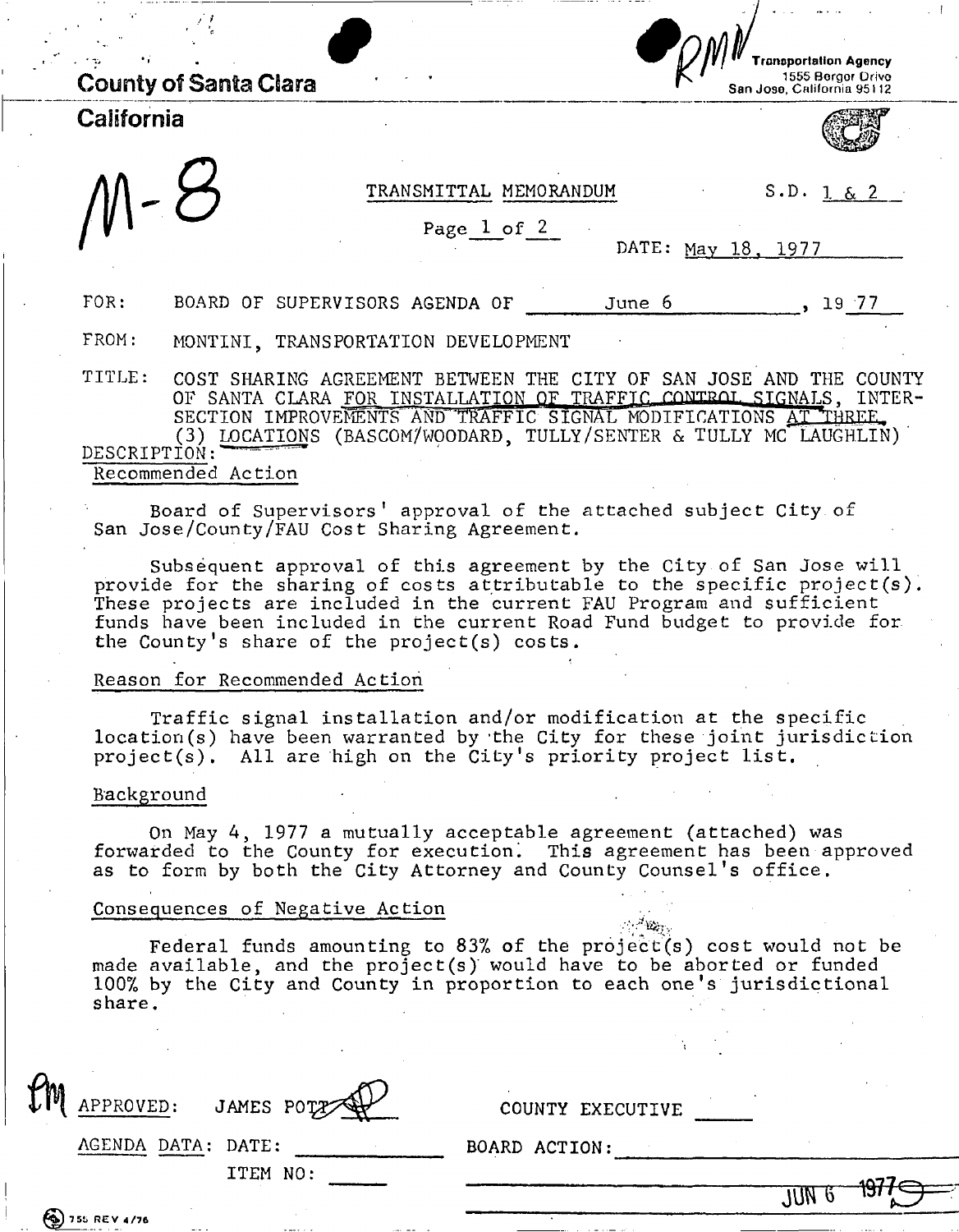

#### TRANSMITTAL MEMORANDUM

## Page  $2$  of  $2$

## DATE: May 18, 1977

## DATE OF AGENDA: June 6, 1977

TITLE: COST SHARING AGREEMENT BETWEEN THE CITY OF SAN JOSE AND THE COUNTY OF SANTA CLARA FOR INSTALLATION OF TRAFFIC CONTROL SIGNALS, INTER-SECTION IMPROVEMENTS AND TRAFFIC SIGNAL MODIFICATIONS AT THREE (3) LOCATIONS (BASCOM/WOODARD, TULLY/SENTER & TULLY/MC LAUGHLIN)

## Steps following Approval

Approval of Agreement by the City.

City award and administer project construction contracts.

City furnish project(s) final accounting to County and adjust costs accordingly.

## LM: RJM: vlt

attachments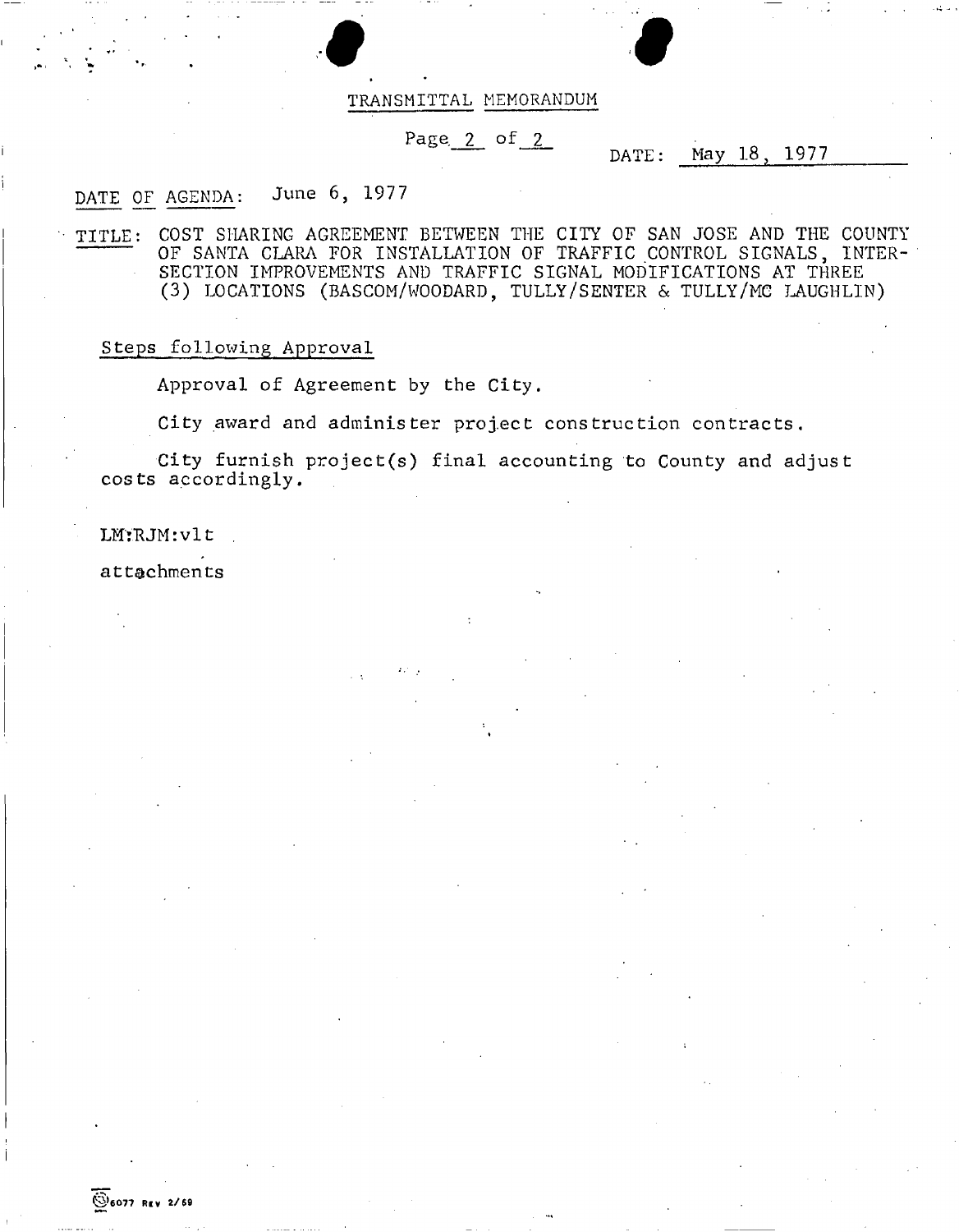